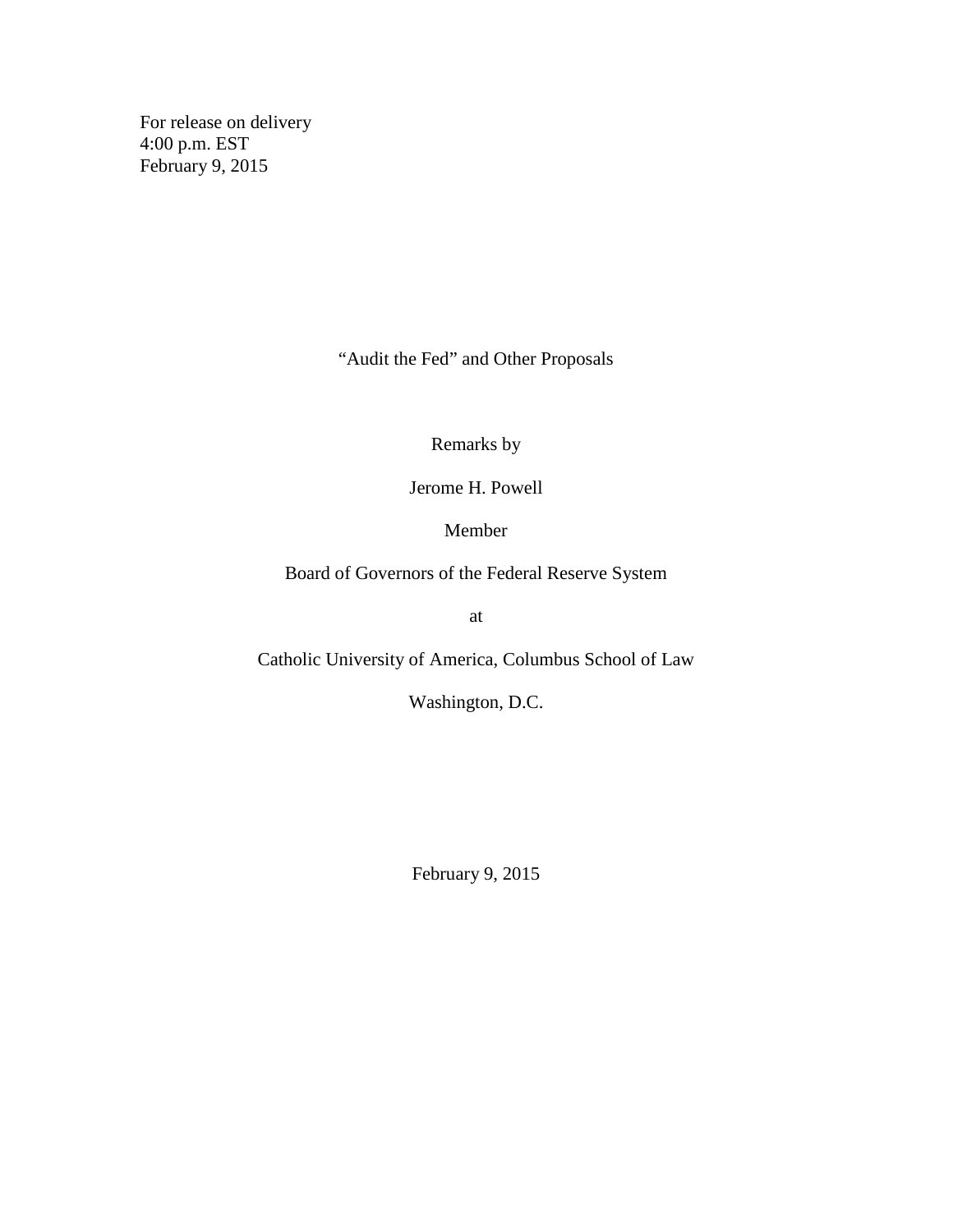It is a pleasure and a particularly personal honor for me to speak to you today as a guest of this institution.<sup>[1](#page-1-0)</sup>

I am proud to say that my grandfather, James J. Hayden, earned his doctorate of law from Catholic University and later served as dean of the law school. He was an early scholar of the regulation prompted by a technological innovation that would change the world--aviation. He was, in that sense, someone who looked to the future and wanted to be a part of it. In his years leading the law school, I hope my grandfather could also glimpse the great institution that it would become.

It has been a little more than six years since the fall of 2008, when the peak of a severe financial crisis presented the very real threat of a second Great Depression. The damage was extensive, and for some time, the recovery was frustratingly slow. But the economy has improved considerably over the past two years, and I am optimistic that that this improvement will continue. The financial system is also stronger and more resilient after improvements in regulation and oversight by the Federal Reserve and other agencies and better management by banks and other financial firms.

The Fed acted boldly during and after the financial crisis in the face of great uncertainty. The full effects of these policies will become clearer with the passage of time. Indeed, the Federal Reserve's role in the Great Depression of the 1930s is still actively debated. That said, as I will show, the evidence as of today is very strong that the Fed's actions generally succeeded and are a major reason why the U.S. economy is now outperforming those of other advanced nations. Other central banks are now embracing some of the same bold steps undertaken much earlier by the Fed.

<span id="page-1-0"></span><sup>&</sup>lt;sup>1</sup> The views expressed here are my own and not necessarily those of other members of the Federal Open Market Committee.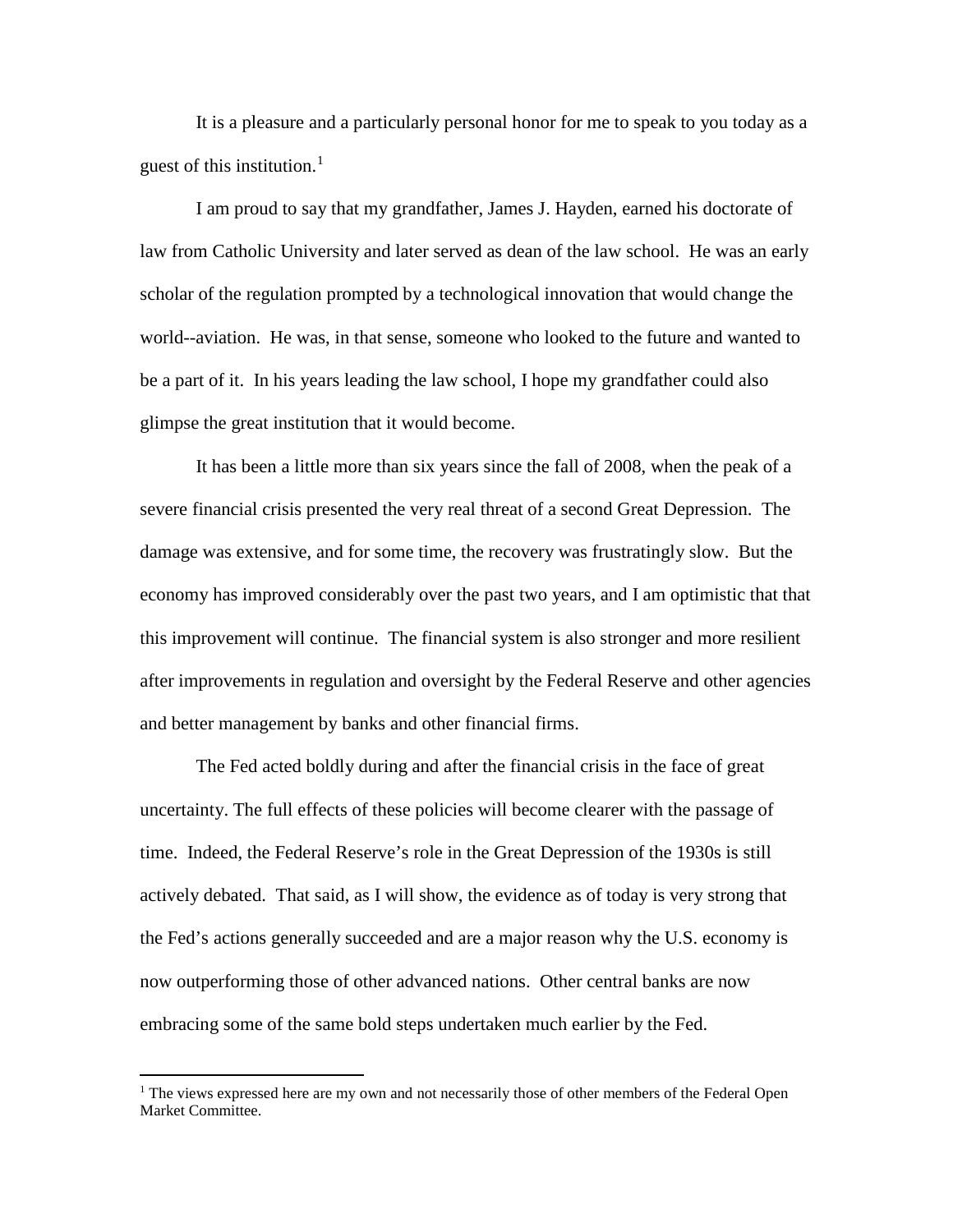Against that background, I am concerned about several troubling proposals that would subject monetary policy to undue political pressure and place new limits on the Fed's ability to respond to future crises. My remarks will address three such proposals. The first goes by the somewhat misleading name of "Audit the Fed," and would subject the Federal Reserve's conduct of monetary policy to unlimited congressional policy audits (not to be confused with financial audits, which are already conducted regularly.)<sup>[2](#page-2-0)</sup> The second is a proposal to require the Fed to adopt and follow a specific equation in setting monetary policy and to face immediate congressional hearings and investigation by the Government Accountability Office (GAO) whenever it deviates from the policy dictated by that equation.<sup>[3](#page-2-1)</sup> And, third, there are discussions about imposing new limitations on the Fed's long-held powers to provide liquidity during a financial crisis.

I think these proposals are misguided for three reasons.

First, they are motivated by the belief that the Fed's response during the crisis was both ineffective and outside the bounds of its traditional role and responsibilities. In fact, the Fed's actions were effective, necessary, appropriate, and very much in keeping with the traditional role of the Fed and other central banks.

Second, these proposals are based on the assertion that the Federal Reserve operates in secrecy and was not accountable for its actions during the crisis, a perspective that is in violent conflict with the facts. The Fed has been transparent, accountable, and subject to extensive oversight, especially during and since the crisis. We have also taken appropriate steps since the crisis to further enhance that transparency.

<span id="page-2-0"></span><sup>&</sup>lt;sup>2</sup> See Federal Reserve Transparency Act of 2015, H.R. 24, 114 Cong. (2015); and Federal Reserve Transparency Act of 2015, S. 264, 114 Cong. (2015).

<span id="page-2-1"></span><sup>3</sup> See Federal Reserve Transparency Act of 2015 in note 2.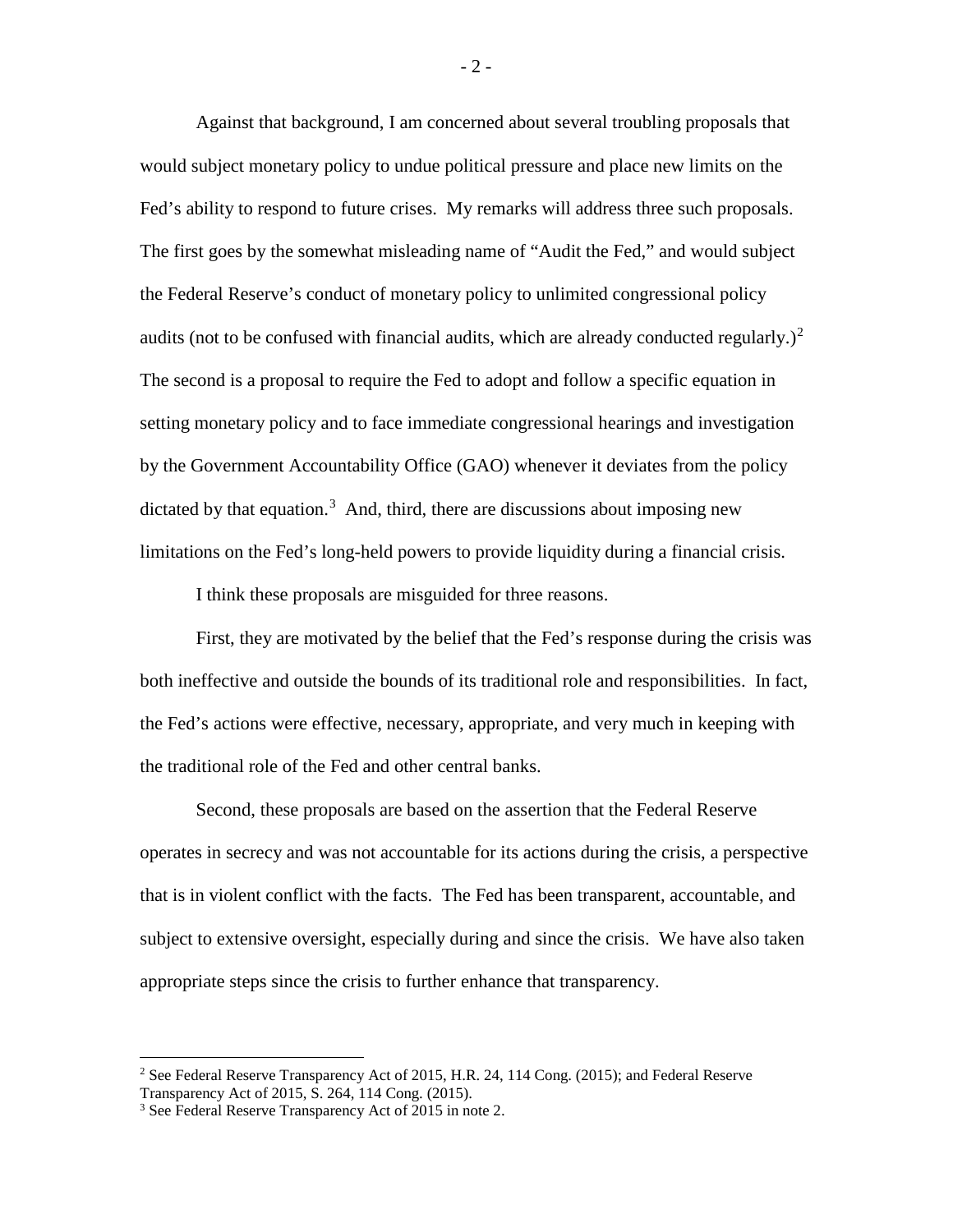Third, and most importantly, I believe these proposals fail to anticipate the significant costs and risks of subjecting monetary policy to political pressure and constraining the Fed's ability to carry out its traditional role of providing liquidity in a crisis.

## **Appropriate and Effective**

There is no dispute that the Fed's actions after the onset of the financial crisis were unprecedented in scale and scope.

To help stabilize the financial system and keep credit flowing to households and businesses, the Federal Reserve lent to banks through the discount window and to financial institutions and markets through numerous new broad-based lending facilities it created using emergency lending authority granted by the Congress during the Great Depression.<sup>[4](#page-3-0)</sup> In a limited number of cases, the Fed also extended liquidity support to individual institutions whose imminent failure threatened to bring down the global financial system.

At the same time, the Federal Reserve used monetary policy to help stabilize the economy. After cutting our target for the overnight interest rate on loans between banks- -our usual monetary policy tool--as low as it could go, the Fed took further action using unconventional policy tools. These policies involved communication, providing "forward guidance" that the Federal Open Market Committee (FOMC) expected to keep rates low for longer than had been expected, and also purchasing large amounts of longer-term Treasury debt and other securities to put downward pressure on long-term interest rates.

<span id="page-3-0"></span><sup>4</sup> See Banking Act of 1935, ch. 614, 49 Stat. 684 (1935).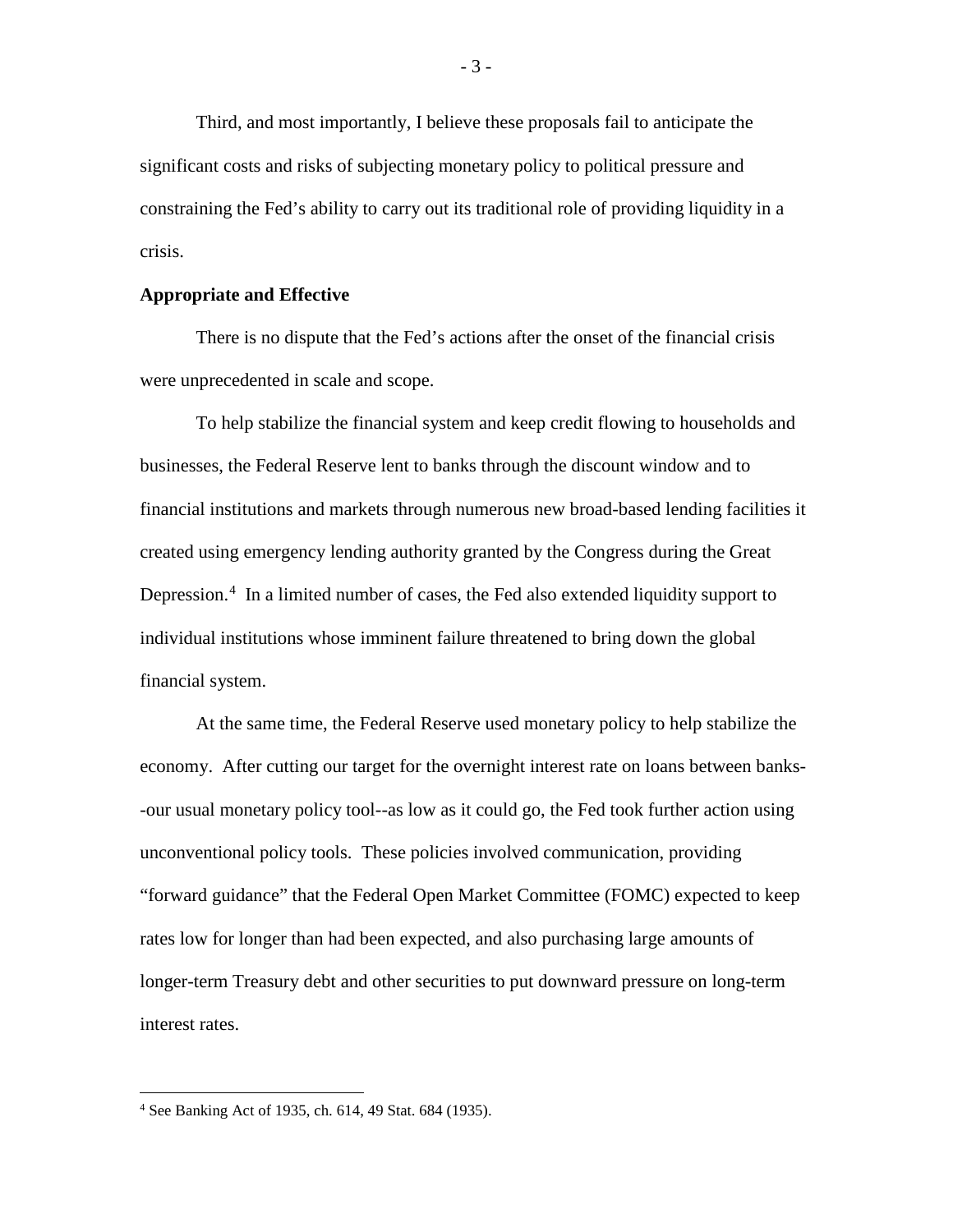While these actions were extraordinary and in some respects unprecedented, they were taken because the threats posed by the crisis were also without precedent, even in the events that led to the Great Depression.<sup>[5](#page-4-0)</sup> For the first time, cutting the Fed's policy rate to near zero proved insufficient to halt a plummeting economy; so the Fed took further action. For the first time since the Great Depression, our nation faced a financial panic so severe that the Fed's normal overnight lending to banks was not enough; so the Fed did more, using congressionally granted powers it had held but not used since the 1930s that were intended to deal with just such rare emergencies.

As the Congress considers proposals that will affect the conduct of monetary policy and the Fed's ability to respond in a crisis, I believe it is also important to recognize how effective the Fed's response has been.

With respect to monetary policy, the unconventional policies were designed to stimulate the economy in the same way as traditional monetary policy, by lowering interest rates. These actions helped deliver highly accommodative policy, which was essential given the depth of the recession. Without these steps, the slump in the labor market and the broader economy surely would have been even deeper and more prolonged, and the low wage and price inflation we are still experiencing might have turned into outright deflation.

Critics warned that these policies would unleash uncontrollable inflation, fail to stimulate demand, and court other known and unknown risks. After I joined the Federal

 $\overline{a}$ 

 $-4-$ 

<span id="page-4-0"></span><sup>&</sup>lt;sup>5</sup> See Ben S. Bernanke (2010), statement before the Financial Crisis Inquiry Commission, Washington, D.C., September 2, [www.federalreserve.gov/newsevents/testimony/bernanke20100902a.pdf;](http://www.federalreserve.gov/newsevents/testimony/bernanke20100902a.pdf) and Ben Bernanke (2009), closed session of the Financial Crisis Inquiry Commission, Washington, D.C., November 17[, http://fcic-static.law.stanford.edu/cdn\\_media/fcic-](http://fcic-static.law.stanford.edu/cdn_media/fcic-docs/FCIC%20Interview%20with%20Ben%20Bernanke,%20Federal%20Reserve.pdf)

[docs/FCIC%20Interview%20with%20Ben%20Bernanke,%20Federal%20Reserve.pdf.](http://fcic-static.law.stanford.edu/cdn_media/fcic-docs/FCIC%20Interview%20with%20Ben%20Bernanke,%20Federal%20Reserve.pdf)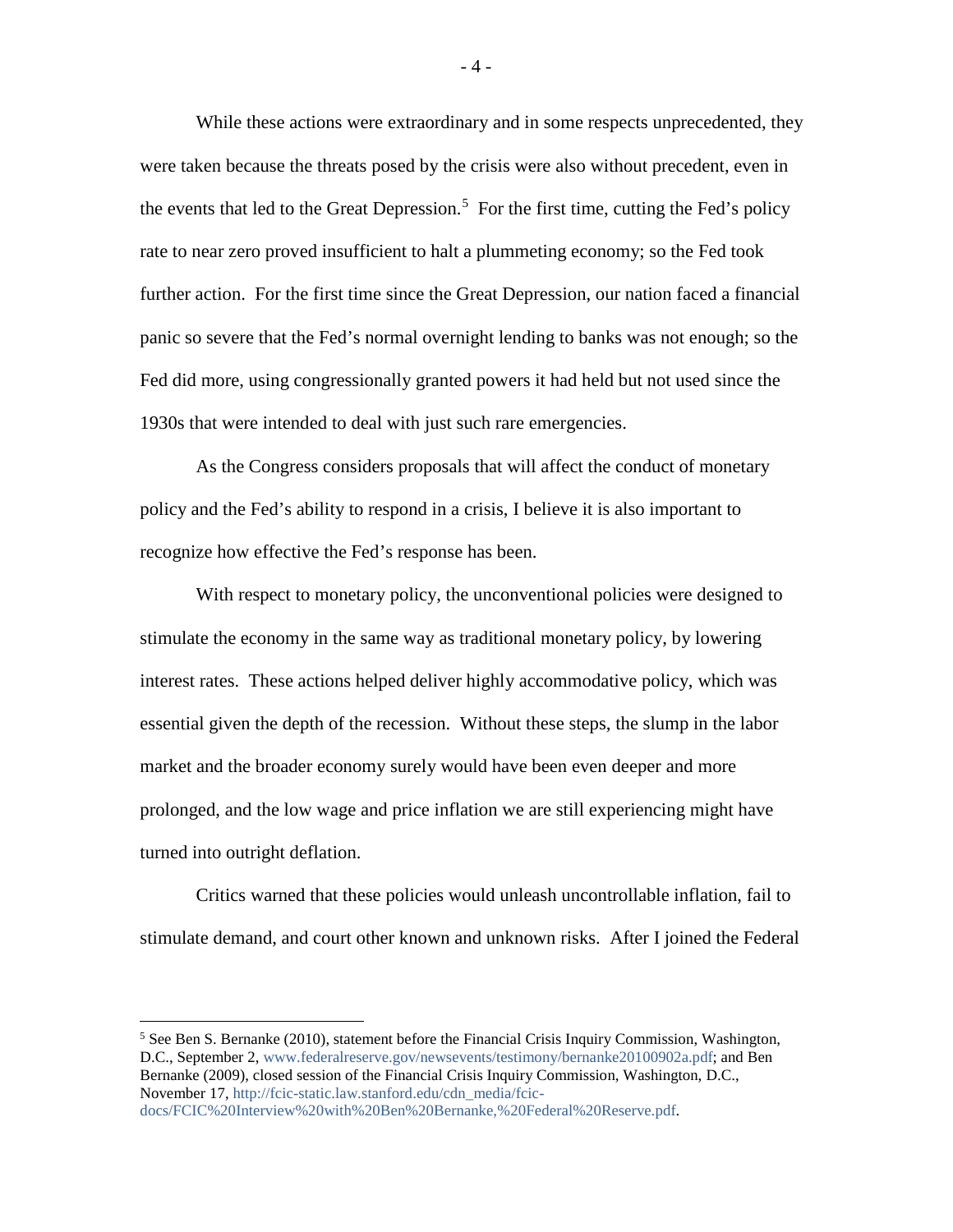Reserve Board in May 2012, I too expressed doubts about the efficacy and risks of further asset purchases. But let's let the data speak: The evidence so far is clear that the benefits of these policies have been substantial, and that the risks have not materialized. Inflation has continued to run well below the Committee's 2 percent objective. Indeed, some argue today that low inflation should cause the Committee to hold off from raising interest rates. As I noted at the outset, due in part to the Fed's effective response to the crisis, the recovery in the United States has been stronger than that of other advanced economies, with more rapid job creation, lower unemployment, and faster growth. That is one reason why a number of central banks around the world have adopted forward guidance and asset purchase programs similar to the policies adopted by the Fed.<sup>[6](#page-5-0)</sup>

The Federal Reserve's lending in the crisis was also successful. There is little dispute today that the crisis threatened a global financial collapse and depression, and that these liquidity policies were instrumental in arresting the crisis.

Warnings about the Fed's lending also have not been borne out. Critics claimed the Fed had been reckless, throwing money ineffectively at problems and making loans to uncreditworthy borrowers. On the contrary, the Fed's lending was targeted to

 $\overline{a}$ 

<span id="page-5-0"></span><sup>6</sup> On the effectiveness of the Fed's unconventional monetary policy, see Eric M. Engen, Thomas T. Laubach, and David Reifschneider (2015), "The Macroeconomic Effects of the Federal Reserve's Unconventional Monetary Policy Actions," Finance and Economic Discussion Series 2015-005 (Washington: Board of Governors of the Federal Reserve System, January), [http://dx.doi.org/10.17016/FEDS.2015.005;](http://dx.doi.org/10.17016/FEDS.2015.005) Joseph Gagnon, Matthew Raskin, Julie Remache, and Brian Sack (2011), "The Financial Market Effects of the Federal Reserve's Large-Scale Asset Purchases," *International Journal of Central Banking*, vol. 7 (March), pp. 3-43; Stefania D'Amico and Thomas B. King (2013), "Flow and Stock Effects of Large-Scale Treasury Purchases: Evidence on the Importance of Local Supply," *Journal of Financial Economics*, vol. 108 (2), pp. 425-48; Arvind Krishnamurthy and Annette Vissing-Jorgensen (2011), "The Effects of Quantitative Easing on Interest Rates: Channels and Implications for Policy," *Brookings Papers on Economic Activity*, Fall, pp. 215-65; Canlin Li and Min Wei (2013), "Term Structure Modeling with Supply Factors and the Federal Reserve's Large-Scale Asset Purchase Programs," *International Journal of Central Banking*, vol. 9 (March), pp. 3-39; and James D. Hamilton and Jing Cynthia Wu (2012), "The Effectiveness of Alternative Monetary Policy Tools in a Zero Lower Bound Environment," *Journal of Money, Credit and Banking*, vol. 44 (February, issue supplement s1), pp. 3-46.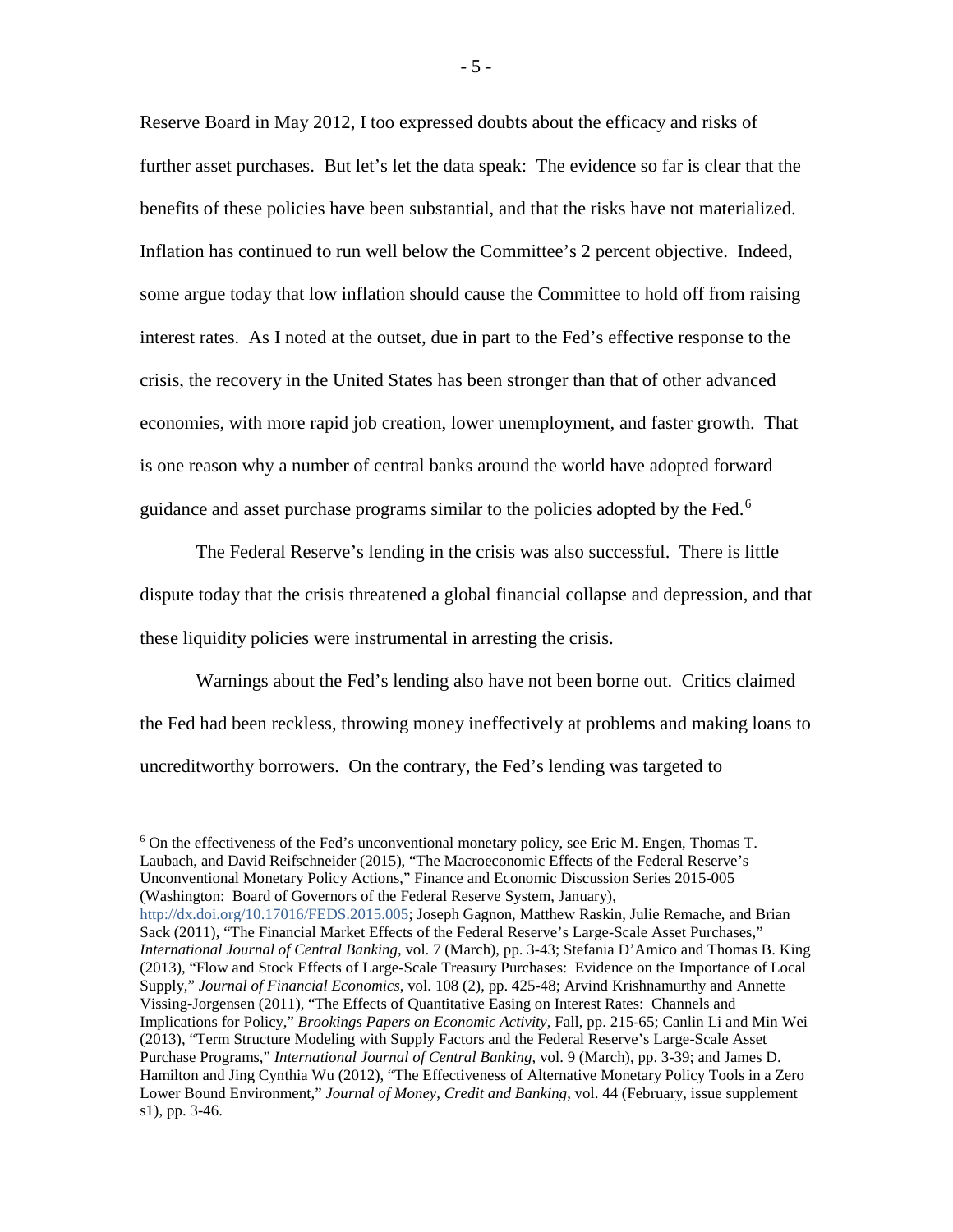institutions, markets, and sectors that proved central to arresting the crisis. Loans were extended based on the same terms that the Federal Reserve has always applied—the borrowers must be solvent, the loans must be secured, and an appropriate interest rate must be charged. As a result, every single loan we made was repaid in full, on time, with interest.[7](#page-6-0)

## **Traditional Oversight of the Federal Reserve Was Extensive and Effective**

The Federal Reserve, like other parts of our democratic system of government, must be accountable to the public and its elected representatives. Given the scale of the Fed's actions during the Crisis, it has been not only appropriate but essential that these actions be transparent to the public and subject to close and careful scrutiny by the Congress. And that is exactly what happened. So it is jarring to hear it asserted that the Fed carries out its duties in secret and is unaccountable to the public and its elected representatives. The Federal Reserve is highly transparent and accountable to the public and to the Congress.

First, the Fed does not set its own goals for monetary policy. Congress assigned us the goals of price stability and maximum employment--that is, the highest level of employment achievable without threatening price stability. Federal Reserve Board members are nominated by the President and must be confirmed by the Senate. The Chair of the Fed appears before both the House and Senate oversight committees twice

<span id="page-6-0"></span> $7$  On the effectiveness of the Fed's emergency lending, see Sean D. Campbell, Daniel M. Covitz, William R. Nelson, and Karen M. Pence (2011), "Securitization Markets and Central Banking: An Evaluation of the Term Asset-Backed Securities Loan Facility," *Journal of Monetary Economics*, vol. 58 (July), pp. 518-31; Burcu Duygan-Bump, Patrick Parkinson, Eric Rosengren, Gustavo A. Suarez, and Paul Willen (2013), "How Effective Were the Federal Reserve Emergency Liquidity Facilities? Evidence from the Asset-Backed Commercial Paper Money Market Mutual Fund Liquidity Facility," *Journal of Finance*, vol. 68 (April), pp. 715-37; and Tao Wu (2011), "The U.S. Money Market and the Term Auction Facility in the Financial Crisis of 2007-2009," *Review of Economics and Statistics*, vol. 93 (May), pp. 617-31.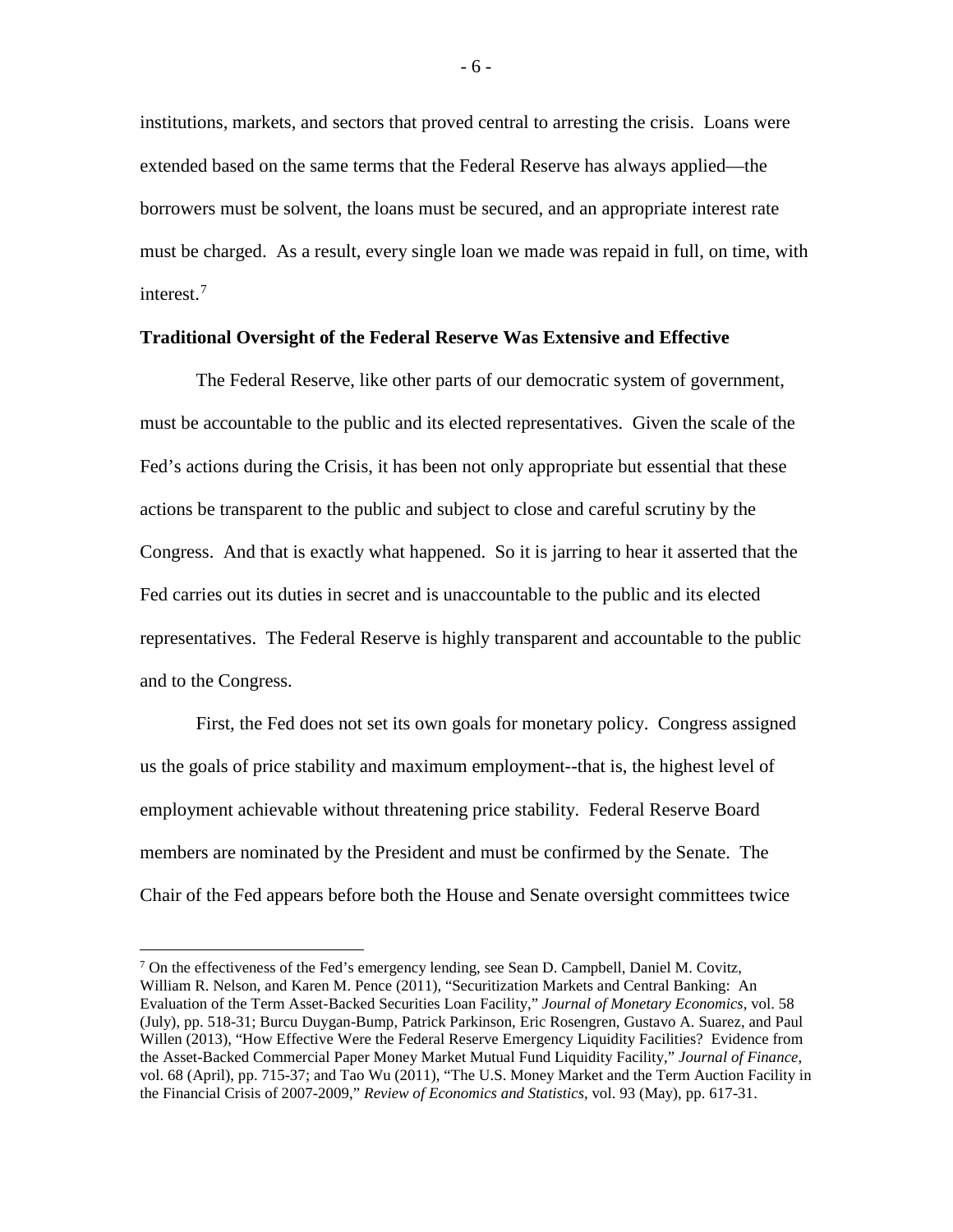every year to report on monetary policy, and, in practice, to respond to questions about anything and everything related to the Fed's activities. The Chair and other Board members routinely make additional appearances before the Congress and meet frequently with members.

More generally, the Fed is open and transparent in its operations, including those related to monetary policy, accounting for itself in timely postmeeting FOMC statements, minutes, broadcast press conferences, and speeches.<sup>[8](#page-7-0)</sup> Details about the Fed's balance sheet are on the public record; in fact, every security owned by the Fed is identified individually on the website of the Federal Reserve Bank of New York.<sup>[9](#page-7-1)</sup> The FOMC's plans to normalize the balance sheet have been the subject of exhaustive discussion--in FOMC meetings, in speeches by policymakers, and among the many journalists and academics who analyze and discuss Fed policies. Last September, the FOMC published its Normalization Principles, which set forth its plans to reduce the balance sheet to a more normal level over time.<sup>[10](#page-7-2)</sup>

The Fed's financial statements are also a matter of public record, and are audited annually by independent, outside auditors under the watchful eye of the Fed's independent Inspector General.<sup>[11](#page-7-3)</sup> I am well aware of this because I chair the committees that have oversight responsibility for the audits of the Board and the Reserve Banks. I worked for many years in the financial markets, and I can tell you that the Federal

<span id="page-7-0"></span> $8$  For example, see Statistical Release H.6, "Money Stock Measures," on the Board's website at www.federalreserve.gov/releases/h6/current.

<span id="page-7-1"></span><sup>&</sup>lt;sup>9</sup> See the Federal Reserve Bank of New York's webpage "System Open Market Account Holdings" available at [www.newyorkfed.org/markets/soma/sysopen\\_accholdings.html.](http://www.newyorkfed.org/markets/soma/sysopen_accholdings.html)

<span id="page-7-2"></span><sup>&</sup>lt;sup>10</sup> See Board of Governors of the Federal Reserve System (2014), "Federal Reserve Issues FOMC Statement on Policy Normalization Principles and Plans," press release, September 17, [www.Federalreserve.gov/newsevents/press/monetary/20140917c.htm.](http://www.federalreserve.gov/newsevents/press/monetary/20140917c.htm)

<span id="page-7-3"></span> $11$  See "Federal Reserve System Audited Annual Financial Statements" on the Board's website at [www.Federalreserve.gov/monetarypolicy/bst\\_Fedfinancials.htm#audited.](http://www.federalreserve.gov/monetarypolicy/bst_Fedfinancials.htm%23audited)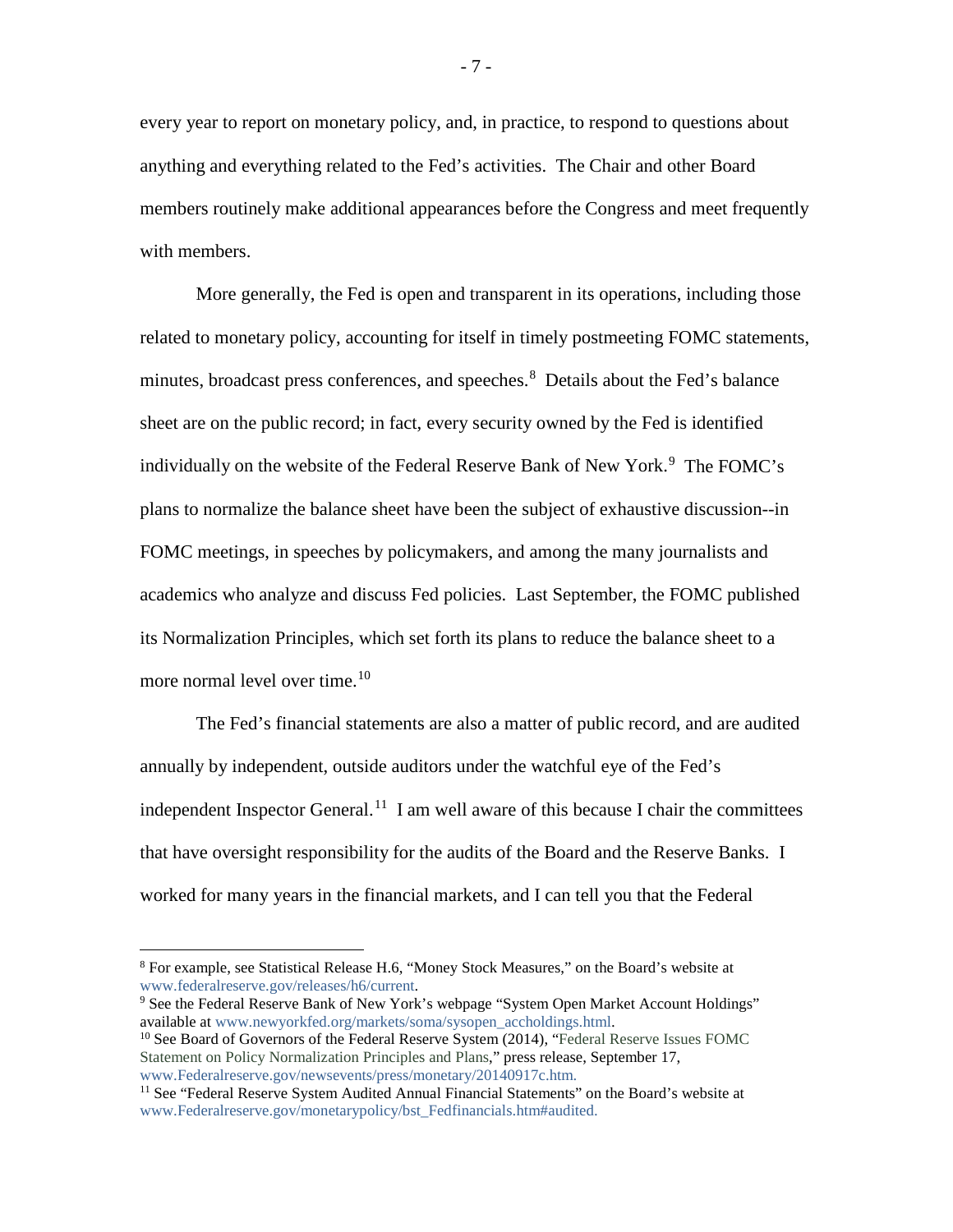Reserve's financial statements, though they contain very large numbers, are relatively straightforward--much simpler than those of a typical regional bank.

The Fed's operations, including its role regulating and supervising banks, are subject to extensive review by the GAO. If you visit the GAO's website, you'll find more than 70 reports since the crisis that are wholly or partly dedicated to reviewing the Fed's operations, including the emergency lending facilities I mentioned earlier.<sup>12</sup> The GAO works closely with the Fed's Office of Inspector General, which is involved in both financial audits and other oversight of our operations.

The extensive oversight I describe intensified--appropriately so--as the Federal Reserve responded to the financial crisis. Our lending facilities were also the subject of review by the Fed's Inspector General, the Special Inspector General for the Troubled Asset Relief Program, the Congressional Oversight Panel, the Financial Crisis Inquiry Commission established by the Congress, and numerous congressional hearings and reviews.

The Fed's actions were also fully transparent. As always, monetary policy decisions were debated and voted on by the FOMC and announced immediately, with detailed explanations provided in the minutes of these deliberations. The Fed provided public guidance on its plans to purchase assets and made those purchases in open, competitive transactions that were disclosed as soon as they occurred.

The terms and conditions for every lending facility were publicly disclosed. The amounts lent under each program were published on the Fed's weekly balance sheet

<span id="page-8-0"></span><sup>&</sup>lt;sup>12</sup> The reports are available on the GAO's website, [www.gao.gov.](http://www.gao.gov/)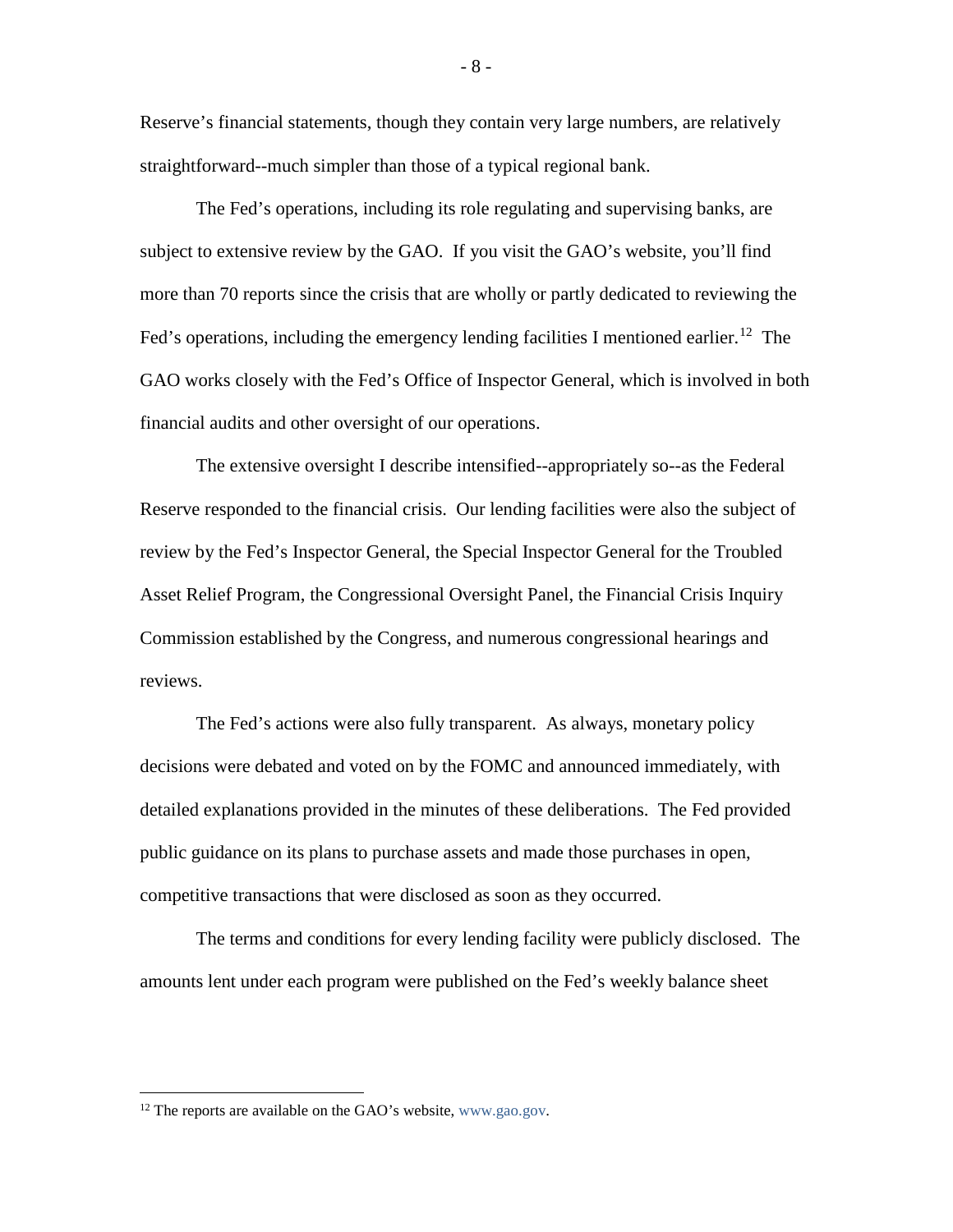report. The Fed created a website and issued a monthly report to the Congress disclosing details on all loans, such as the quantity and quality of collateral posted by borrowers.<sup>[13](#page-9-0)</sup>

## **The Significant Costs of Restrictions on the Fed's Independence**

As I said at the outset, I believe these proposals under consideration by the Congress fail to anticipate the significant costs and risks of subjecting the Fed's conduct of monetary policy to political pressure and of limiting the ability of the Fed to execute its traditional role of keeping credit flowing to American households and businesses in a financial crisis.

Let me first address "Audit the Fed," which would repeal a narrow but critical exemption, adopted by the Congress in 1978, to limit GAO policy reviews of the Fed's conduct of monetary policy. The Congress granted this exemption because the costs of involving the GAO in monetary policy, including the substantial risk of political interference, far outweigh the potential benefits.

It is important to note that GAO investigations are not the financial audits that many assume them to be. They extend beyond mere accounting to examine strategy, judgments and day-to-day decisionmaking. Indeed, by statute, the GAO is charged with making recommendations to Congress about the areas they have reviewed. This could put the GAO in the position of reviewing the FOMC's policy decisions and recommending its own course for monetary policy.

With these features in mind, the potential benefits of GAO policy audits would be small, even before considering the potential costs. Unlike the programs that are typically

 $\overline{a}$ 

- 9 -

<span id="page-9-0"></span><sup>&</sup>lt;sup>13</sup> See "Credit and Liquidity Programs and the Balance Sheet" on the Board's website at [www.federalreserve.gov/monetarypolicy/bst.htm.](http://www.federalreserve.gov/monetarypolicy/bst.htm)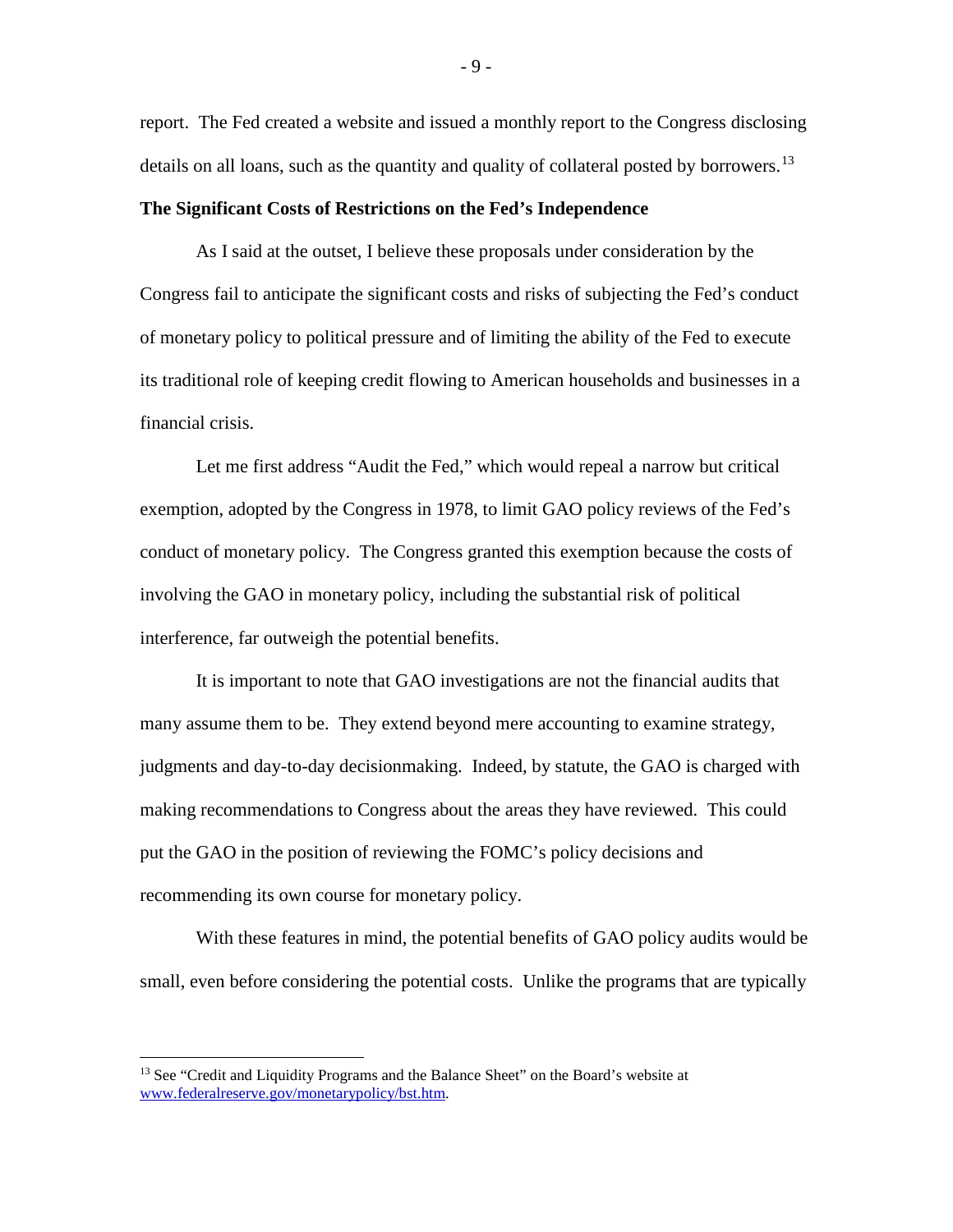the subject of GAO policy audits, such as procurement decisions that may be brought to light only by the GAO's attention, monetary policy decisions occur with all of the world watching. They are announced immediately, described in an FOMC statement, often elaborated on in a press conference, and the subject of endless same-day-analysis and debate.

With all of this transparency and analysis, very little would be revealed by GAO policy audits that would help evaluate the effectiveness of monetary policy. The benefits of frequent GAO policy audits would also be low because the effects of monetary policy are felt with a considerable time lag and are often only clear years later.

Audit the Fed also risks inserting the Congress directly into monetary policy decisionmaking, reversing decades of deliberate effort by the Congress to insulate the Fed from political pressure in carrying out its day-to-day duties. Indeed, some advocates of the bill have expressed support for complete elimination of the Federal Reserve. Long experience, in the United States and in other advanced economies, has demonstrated that monetary policy is most successful when decisions are rendered independent of influence by elected officials. As recent U.S. history has shown, elected officials have often pushed for easier policies that serve short-term political interests, at the expense of higher inflation and damage to the long-term health and stability of the economy.<sup>[14](#page-10-0)</sup>

<span id="page-10-0"></span> $14$  The seminal research establishing a link between central bank independence and macroeconomic performance is Alberto Alesina and Lawrence H. Summers (1993), "Central Bank Independence and Macroeconomic Performance: Some Comparative Evidence," *Journal of Money, Credit and Banking,* vol. 25 (May), pp. 151-62. More recent research finds the relationship to be less solid, however, in part because independent central banks have in several cases been instituted precisely because economic performance has been subpar; for example, see Christopher Crowe and Ellen E. Meade (2007), "The Evolution of Central Bank Governance around the World," *Journal of Economic Perspectives,* vol. 21 (4), pp. 69-90; Christopher Crowe and Ellen E. Meade (2008), "Central Bank Independence and Transparency: Evolution and Effectiveness," *European Journal of Political Economy,* vol. 24 (4), pp. 763-77; and N. Nergiz Dincer and Barry Eichengreen (2014), "Central Bank Transparency and Independence: Updates and New Measures," *International Journal of Central Banking,* vol. 10 (1), pp. 189-259.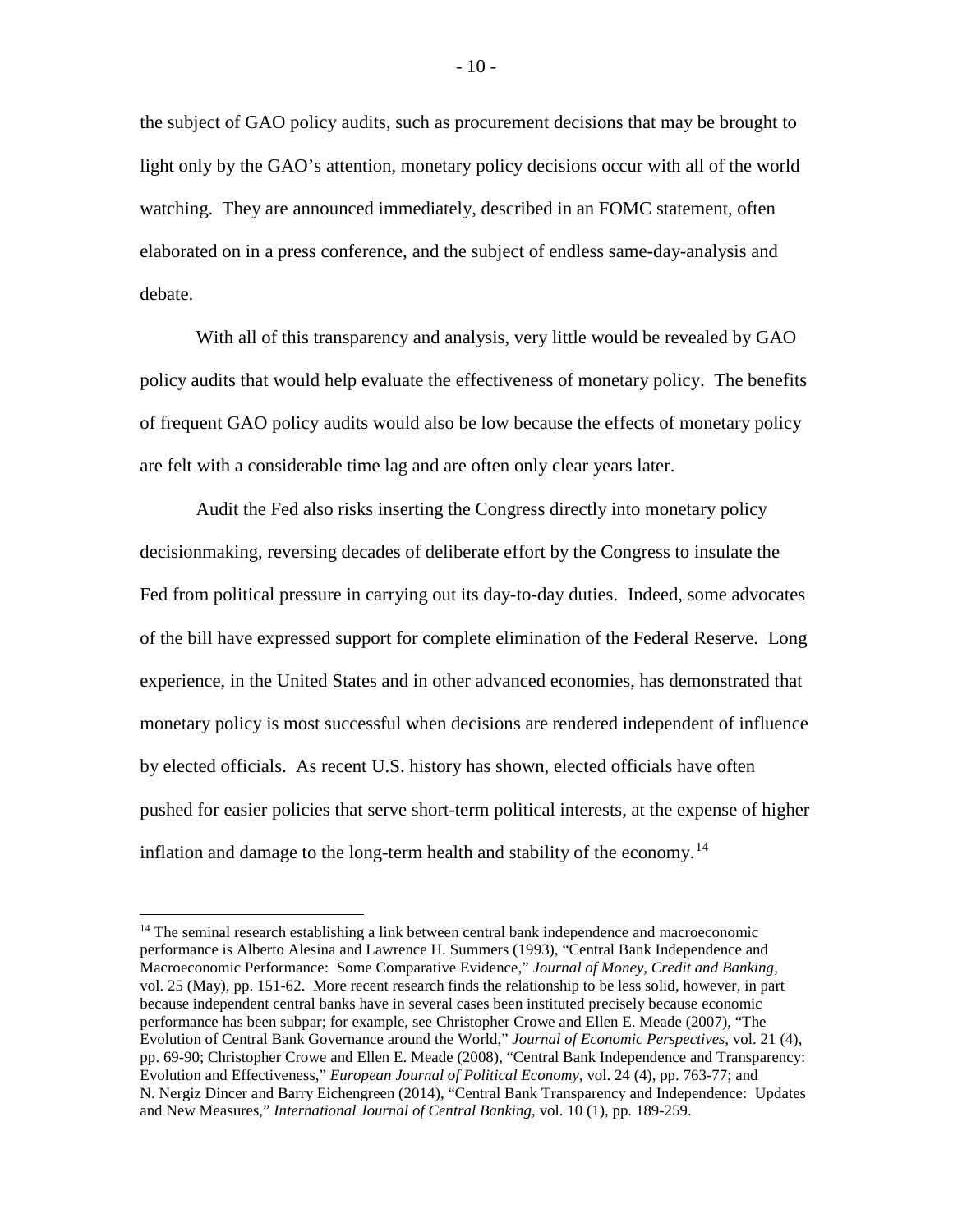After World War II and as recently as the early 1970s, political pressures likely influenced Federal Reserve decisionmaking in a way which helped cause excessive inflation and related bouts of economic weakness. In 1977, as what came to be called the Great Inflation neared its peak, the Congress passed legislation that spelled out the goals for monetary policy--maximum employment and stable prices--but left it to the Fed to precisely define those goals and the means by which they would be achieved.[15](#page-11-0) To preserve the Fed's independence in implementing policy to reach these goals, the Congress exempted monetary policy from the GAO investigations it was then authorizing for other Fed operations.

This independence has served the nation well. Over the 20 years or so prior to the crisis, the Federal Reserve was able to maintain low and stable inflation, and recessions were brief and mild.<sup>[16](#page-11-1)</sup> That is not to say that the Fed got everything just right during this period. But it seems to me that any pre-crisis shortcomings were in regulation and supervision by the Fed and other agencies, rather than in monetary policy.

And there are other costs from subjecting monetary policy to GAO investigations. Frequent GAO investigations would likely inhibit the debate and flow of information and ideas at FOMC meetings among staff and policymakers, which would lead to poorer decisions. Market participants would have to wonder whether the FOMC would react to GAO criticism, and they could lose confidence in the Fed's independence, reducing its credibility.

<span id="page-11-0"></span><sup>15</sup> See Robert J. Samuelson (2008), *The Great Inflation and Its Aftermath: The Transformation of America's Economy, Politics, and Society* (New York: Random House). <sup>16</sup> See the figure "Annualized 12-Month PCE and Core PCE Inflation" that shows inflation and core

<span id="page-11-1"></span>inflation over time.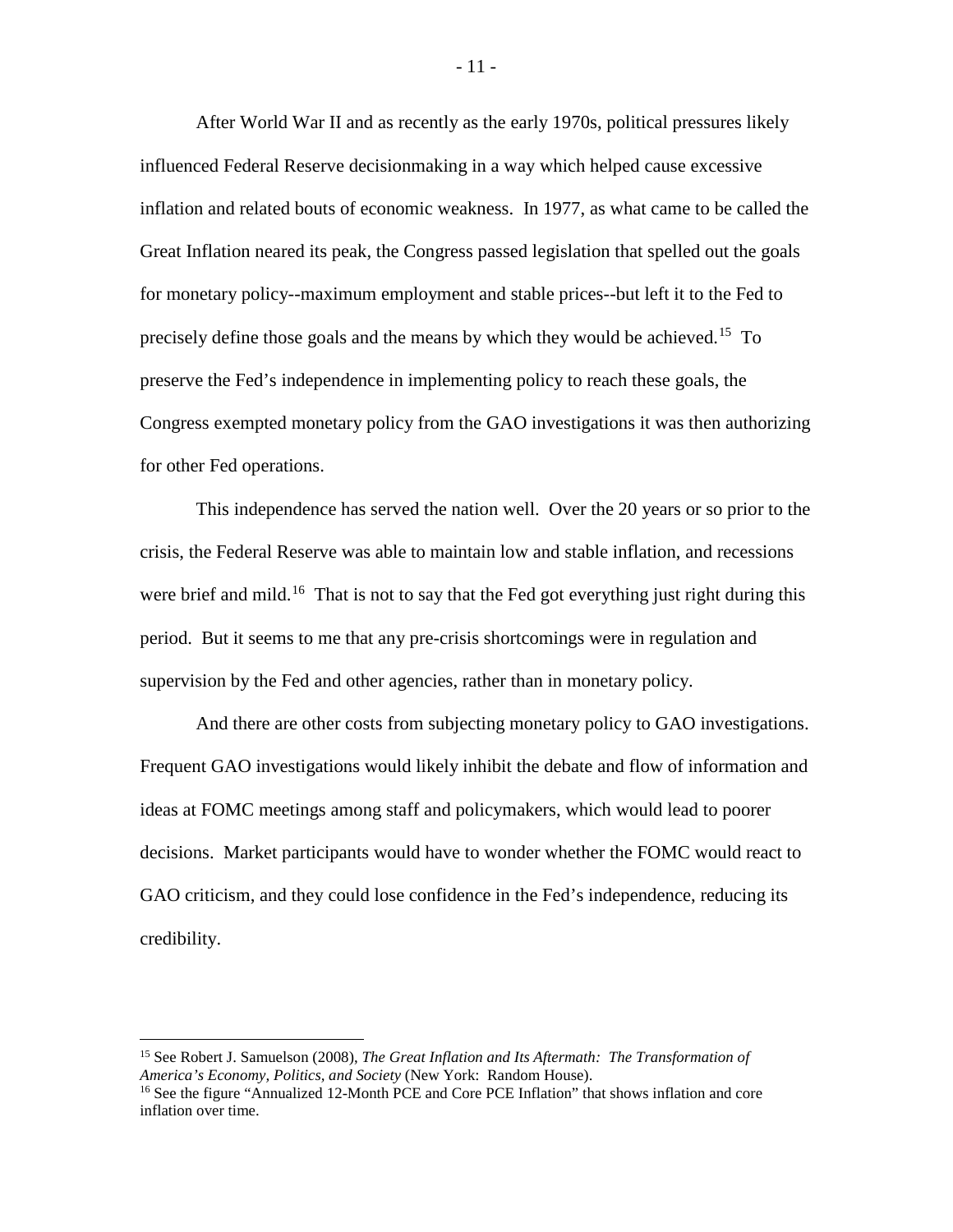To those who may doubt that GAO investigations would be used by the Congress to try to influence monetary policy, let me briefly describe another proposal which envisions exactly that. This bill would require the FOMC to carry out monetary policy according to a simple equation and require immediate congressional hearings and a GAO audit whenever monetary policy deviates from this equation.<sup>[17](#page-12-0)</sup> Simple policy rules of this nature are used by the FOMC and by central banks around the world as a guide to policy. No central bank applies them in such a mechanical fashion, and there is very little support among economists for doing so.<sup>[18](#page-12-1)</sup> Based on my own experience in business, in government service, and in life, I doubt that important decisions can be reduced ultimately to such an equation. The most such a rule might do is get you 80 percent of the way there; that last 20 percent makes all the difference.

Finally, there has been discussion in the Congress of imposing new restrictions on the ability of the Fed to respond as it did with liquidity facilities during the financial crisis. Although I am not aware of a specific bill at this point, the idea is to limit the Fed's authority under section 13(3) of the Federal Reserve Act, under which the Fed is empowered to lend "in unusual and exigent circumstances" to firms beyond banks for the purpose of containing a financial crisis.

<span id="page-12-0"></span><sup>&</sup>lt;sup>17</sup> See Federal Reserve Transparency Act of 2015 in note 2.

<span id="page-12-1"></span><sup>&</sup>lt;sup>18</sup> As part of its ongoing Initiative on Global Markets (IGM) poll, the University of Chicago, Booth School of Business, asked 44 prominent economists to respond to the following statement: "Legislation introduced in Congress would require the Federal Reserve to "submit to the appropriate congressional committees…a Directive Policy Rule," which shall describe "the strategy or rule of the Federal Open Market Committee for the systematic quantitative adjustment of the Policy Instrument Target to respond to a change in the Intermediate Policy Inputs." Should the Fed deviate from the rule, the Fed Chair would have to "testify before the appropriate congressional committees as to why the [rule]…is not in compliance." Enacting this provision would improve monetary policy outcomes in the U.S." None of the participants agreed with the statement, and almost all disagreed or strongly disagreed. The results of the poll are available on the Booth School's IGM Forum website at [www.igmchicago.org/igm-economic-experts-panel/poll](http://www.igmchicago.org/igm-economic-experts-panel/poll-results?SurveyID=SV_doNZ9FbNq7tDi97)[results?SurveyID=SV\\_doNZ9FbNq7tDi97.](http://www.igmchicago.org/igm-economic-experts-panel/poll-results?SurveyID=SV_doNZ9FbNq7tDi97)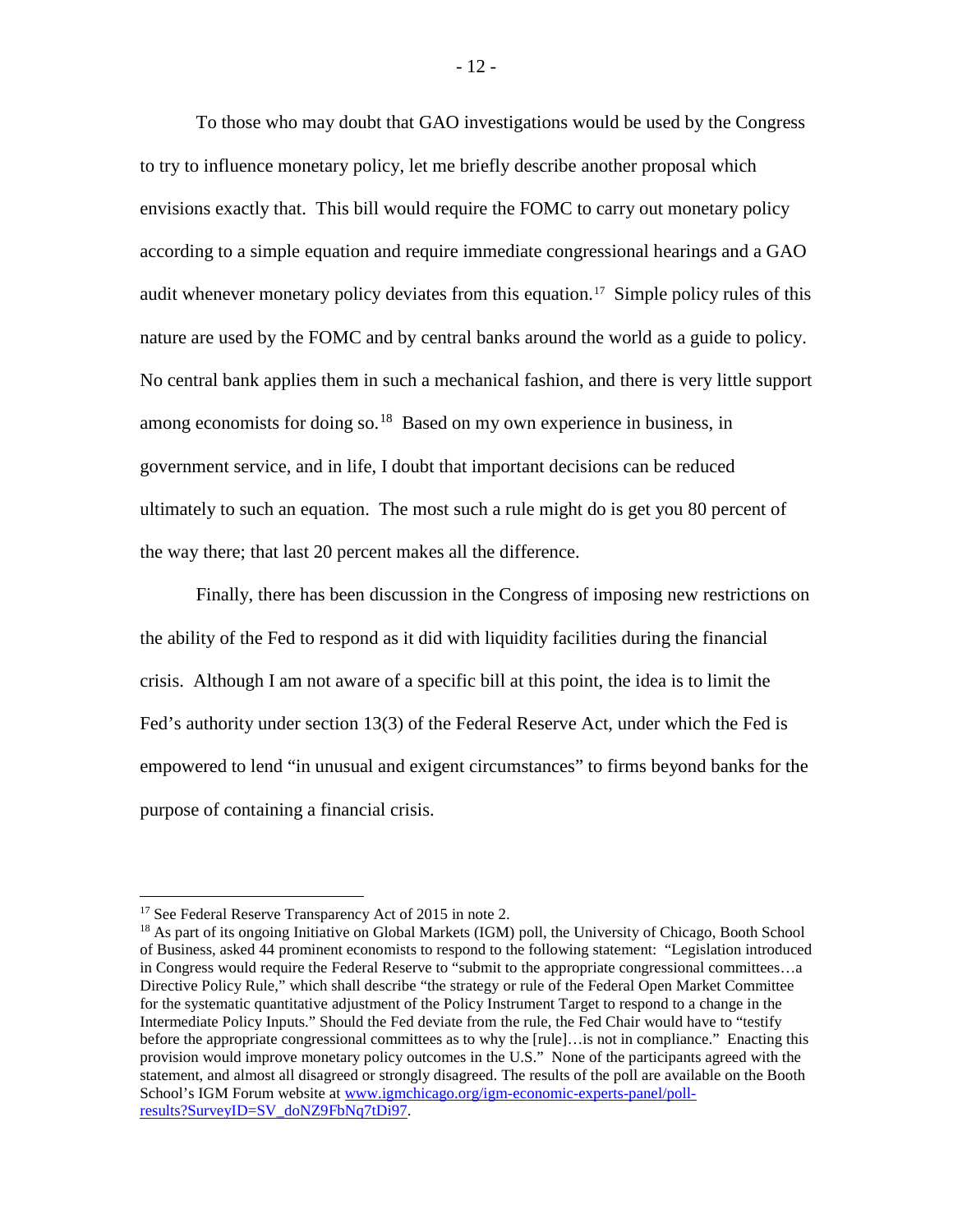The Fed used this emergency lending authority to provide liquidity in the face of a systemwide panic that threatened the financial system. As the crisis receded, the Congress took two related actions. First, it gave the regulators what they had badly needed during the crisis, which was a means of resolving the largest financial institutions without threatening the financial system. Second, the Congress prohibited emergency loans to individual firms but retained the Fed's ability to establish broadly available lending programs during a crisis, with the prior approval of the Secretary of the Treasury and timely notification of the Congress.

This tradeoff came after extensive consultation between the Congress and the Federal Reserve. And I believe that it struck a reasonable balance. I also believe it would be a mistake to go further and impose additional restrictions. One of the lessons of the crisis is that the financial system evolves so quickly that it is difficult to predict where threats will emerge and what actions may be needed in the future to respond. Because we cannot anticipate what may be needed in the future, the Congress should preserve the ability of the Fed to respond flexibly and nimbly to future emergencies. Further restricting or eliminating the Fed's emergency lending authority will not prevent future crises, but it will hinder the Fed's ability to limit the harm from those crises for families and businesses.

## **Conclusion**

In our democratic system, the Federal Reserve owes the public and the Congress a high degree of transparency and accountability. The Congress has wisely given the Fed the tools it needs to implement monetary policy and respond to future crises as well as crucial independence to do its work free from short-term political influence. I would

- 13 -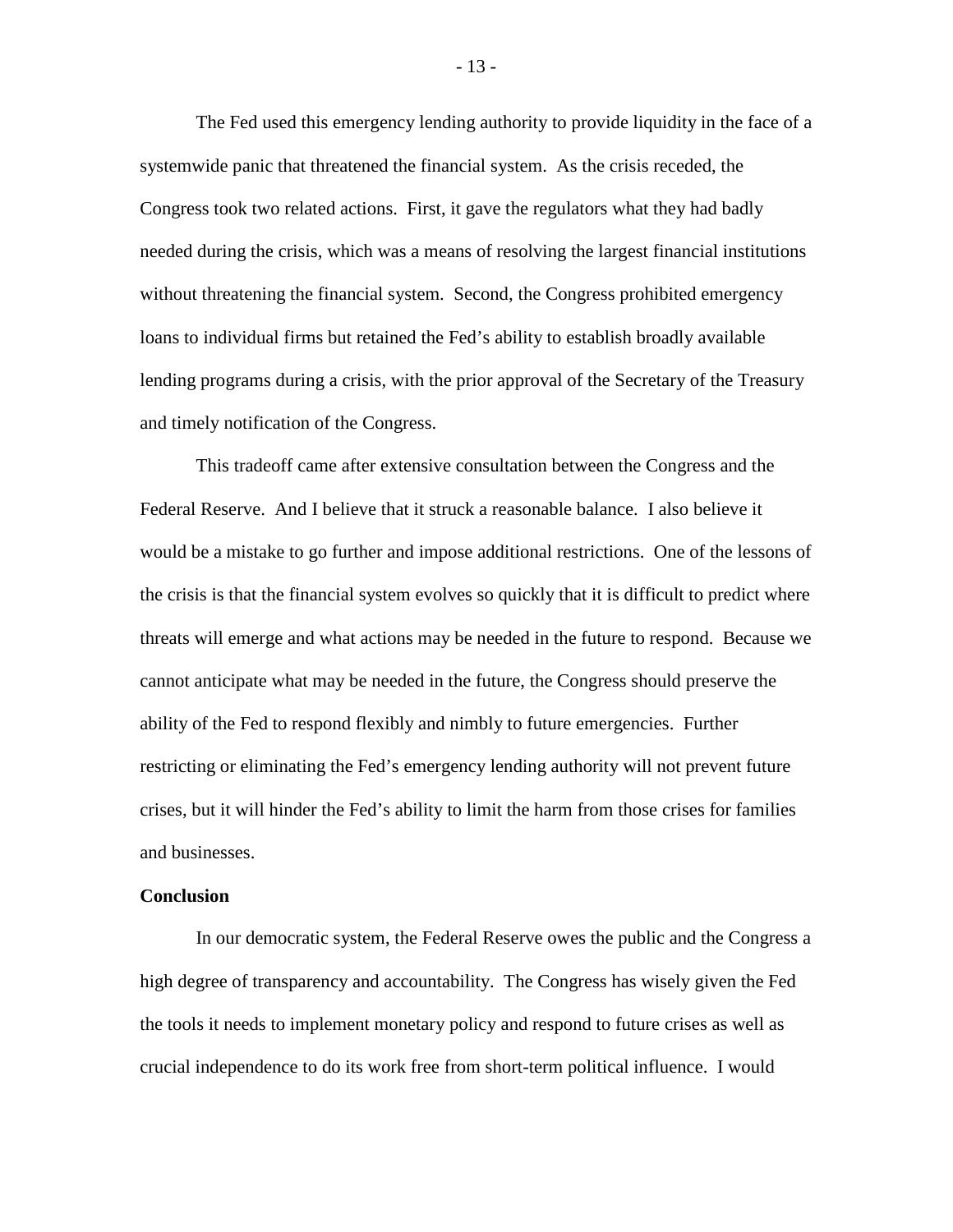urge caution regarding current proposals that threaten just such political influence and place restrictions on the very tools that so recently proved essential in preventing a new depression. Congressional oversight of the Federal Reserve, including its conduct of monetary policy, is extensive, but no doubt could be improved in ways that do not threaten the Fed's effectiveness. I would welcome discussions with the Congress about ways to aid its important oversight of monetary policy. There may be differing views of how Congress can best carry out this responsibility, but there can be no disagreement about the purpose of such oversight, which is to help the Federal Reserve succeed in promoting a healthy economy and a strong and stable financial system. Those are the goals Congress assigned the Federal Reserve a century ago, and I am optimistic that Congress and the Fed will continue to work together to pursue them on behalf of the American people.